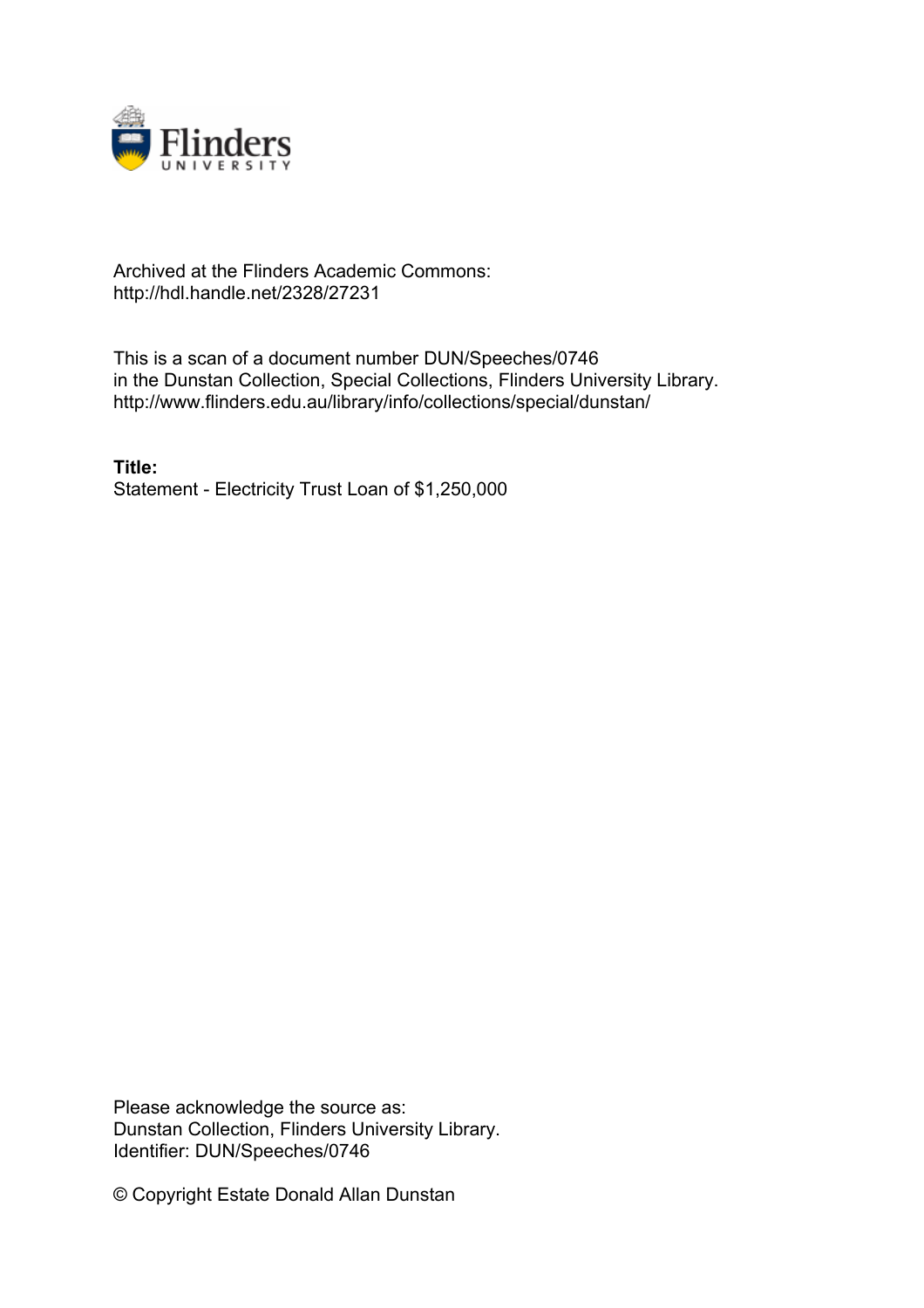$\lambda$ uto

## ELECTRICITY TRUST OF SOUTH AUSTRALIA

<sup>3</sup> *nub* 

## ELECTRICITY TRUST LOAN OF \$1,250,000

### STATEMENT BY HON. DON DUNSTAN, PREMIER OF SOUTH AUSTRALIA

The Electricity Trust of 5outh Australia will open to the public on 8th March, 1971, a new Cash Loan of \$1,250,000. Interest rates will be *1%* per annum for 7 years, *1.2%* per annum for 10 years and *1.25%* per annum for 15 years. These are the highest rates ever offered by the Electricity Trust for its public debentures.

The money subscribed to the Loan will be used by the Trust towards its continuing program of electricity expansion.

The new Dry Creek Power Station to comprise three 52,000 kilowatt gas turbines is now under construction. The first two machines will be brought into service in 1972. The cost of this Station will be in excess of \$10 million.

Work has commenced on Section 'B<sup>1</sup> of Torrens Island Power Station and two 200,000 kilowatt turbo-generators with corresponding boiler plant are on order. The first will be brought into service for 1975 and the second for 1976. At least four such turbo-generators will be installed in this section of the Station at a cost exceeding \$100 million.

In Torrens Island 'A' Station, the fourth and final 120,000 kilowatt machine has this week been brought into service. The capacity of this Station is now 480,000 kilowatts, operating almost entirely on natural gas from the Moomba-Gidgealpa gas field. This is the only major power station in Australia using natural gas. It is at present using over two-thirds of the natural gas produced in South Australia. (

 $Content \,$  expansion of electricity supply is essential to  $\cdot$ South Australian progress and the Electricity Trust is keeping up with growing demands for power throughout the State. A major project at present under construction is a new transmission line to the South East at a cost of over \$4 million.

Trust debentures have the security of being a Trustee investment guaranteed by the Government for both principal and interest, and subscriptions to the new Loan will help to ensure